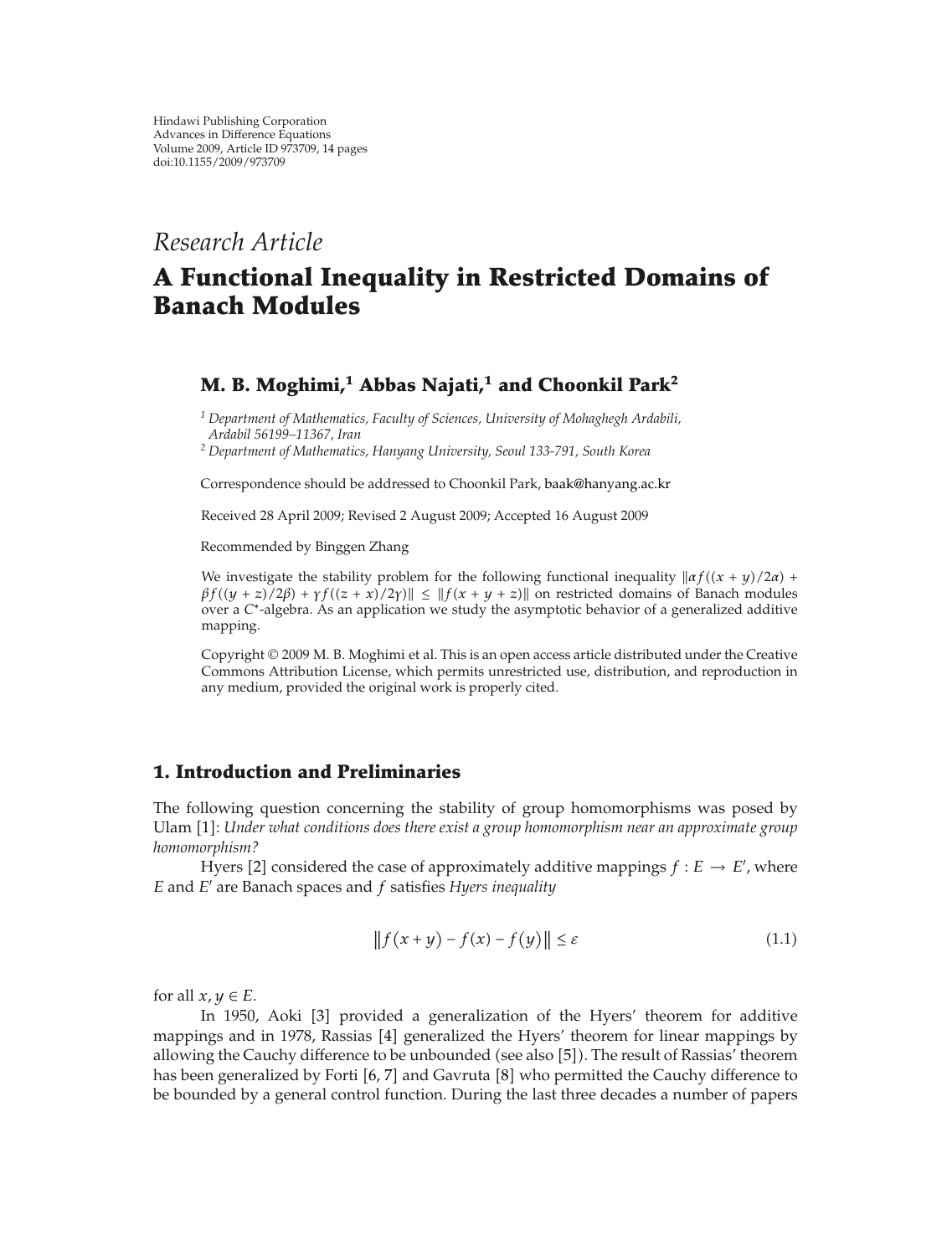have been published on the generalized Hyers-Ulam stability to a number of functional equations and mappings (see  $[9-23]$ ). We also refer the readers to the books  $[24-28]$ .

Throughout this paper, let *A* be a unital *C*∗-algebra with unitary group *UA*, unit *e,* and norm |·|. Assume that <sup>X</sup> is a left *<sup>A</sup>*-module and <sup>Y</sup> is a left Banach *<sup>A</sup>*-module. An additive mapping  $T : \mathbb{X} \to \mathbb{Y}$  is called *A-linear* if  $T(ax) = aT(x)$  for all  $a \in A$  and all  $x \in \mathbb{X}$ . In this paper, we investigate the stability problem for the following functional inequality:

$$
\left\| \alpha f\left(\frac{x+y}{2\alpha}\right) + \beta f\left(\frac{y+z}{2\beta}\right) + \gamma f\left(\frac{z+x}{2\gamma}\right) \right\| \le \left\| f(x+y+z) \right\| \tag{1.2}
$$

on restricted domains of Banach modules over a *C*∗-algebra, where *α, β, γ* are nonzero positive real numbers. As an application we study the asymptotic behavior of a generalized additive mapping.

#### **2. Solutions of the Functional Inequality** (1.2)

**Theorem 2.1.** *Let* X *and* M *be left A-modules and let α, β, γ be nonzero real numbers. If a mapping*  $f : \mathbb{X} \to \mathbb{M}$  *with*  $f(0) = 0$  *satisfies the functional inequality* 

$$
\left\| \alpha f\left(\frac{ax+ay}{2\alpha}\right) + \beta f\left(\frac{ay+az}{2\beta}\right) + \gamma a f\left(\frac{z+x}{2\gamma}\right) \right\| \le \left\| f\left(ax+ay+az\right) \right\| \tag{2.1}
$$

*for all*  $x, y, z \in \mathbb{X}$  *and all*  $a \in U(A)$ *, then*  $f$  *is*  $A$ *-linear.* 

*Proof.* Letting  $z = -x - y$  in (2.1), we get

$$
\alpha f\left(\frac{ax+ay}{2\alpha}\right) + \beta f\left(-\frac{ax}{2\beta}\right) + \gamma af\left(-\frac{y}{2\gamma}\right) = 0\tag{2.2}
$$

for all  $x, y \in \mathbb{X}$  and all  $a \in U(A)$ . Letting  $x = 0$  (resp.,  $y = 0$ ) in (2.2), we get

$$
\alpha f\left(\frac{ay}{2\alpha}\right) + \gamma af\left(-\frac{y}{2\gamma}\right) = 0, \qquad \left(\text{resp., }\alpha f\left(\frac{ax}{2\alpha}\right) + \beta f\left(-\frac{ax}{2\beta}\right) = 0\right) \tag{2.3}
$$

for all  $x, y \in \mathbb{X}$  and all  $a \in U(A)$ . Hence  $f(ay) = (-\gamma/\alpha)af((-a/\gamma)y)$  and it follows from  $(2.2)$  and  $(2.3)$  that and  $f((ax + ay)/2a) - f(ax/2a) - f(ay/2a) = 0$  for all  $x, y \in \mathbb{X}$  and all  $a \in U(A)$ . Therefore  $f(x + y) = f(x) + f(y)$  for all  $x, y \in \mathbb{X}$ . Hence  $f(rx) = rf(x)$  for all  $x \in \mathbb{X}$ and all rational numbers *r*.

Now let  $a \in A$  ( $a \ne 0$ ) and let *m* be an integer number with  $m > 4|a|$ . Then by Theorem 1 of [29], there exist elements  $u_1, u_2, u_3 \in U(A)$  such that  $(3/m)a = u_1 + u_2 + u_3$ . Since f is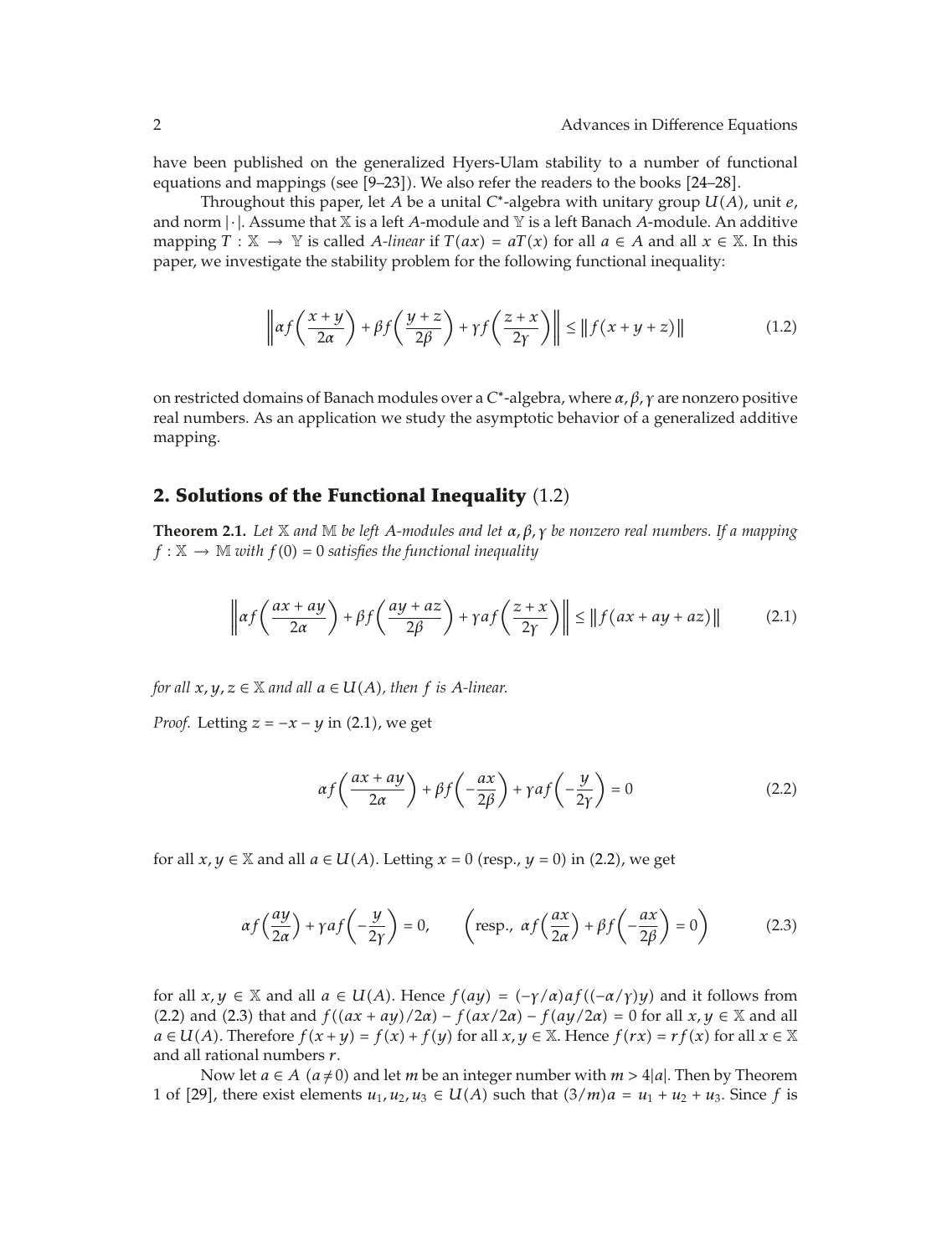Advances in Difference Equations 3

additive and  $f(rbx) = (-\gamma/a)rbf((-\alpha/\gamma)x)$  for all  $x \in \mathbb{X}$ , all rational numbers *r* and all  $b \in U(A)$ , we have

$$
f(ax) = \frac{m}{3}f\left(\frac{3}{m}ax\right) = \frac{m}{3}f(u_1x + u_2x + u_3x) = \frac{m}{3}[f(u_1x) + f(u_2x) + f(u_3x)]
$$
  

$$
= -\frac{m}{3}\frac{\gamma}{\alpha}(u_1 + u_2 + u_3)f\left(-\frac{\alpha}{\gamma}x\right) = -\frac{m}{3}\frac{\gamma}{\alpha}\frac{3}{m}af\left(-\frac{\alpha}{\gamma}x\right) = -\frac{\gamma}{\alpha}af\left(-\frac{\alpha}{\gamma}x\right)
$$
(2.4)

for all  $x \in X$ . Replacing  $(-\gamma/\alpha)x$  instead of x in the above equation, we have

$$
f\left(-\frac{\gamma}{\alpha}ax\right) = -\frac{\gamma}{\alpha}af(x)
$$
\n(2.5)

for all  $x \in \mathbb{X}$ . Since *a* is an arbitrary nonzero element in *A* in the previous paragraph, one can replace  $(-\alpha/\gamma)a$  instead of *a* in (2.5). Thus we have  $f(ax) = af(x)$  for all  $x \in \mathbb{X}$  and all  $a \in A$  ( $a \neq 0$ ). So  $f : \mathbb{X} \to \mathbb{Y}$  is *A*-linear.  $a \in A$  ( $a \neq 0$ ). So  $f : \mathbb{X} \to \mathbb{Y}$  is *A*-linear.

The following theorem is another version of Theorem 2.1 on a restricted domain when  $\alpha, \beta, \gamma > 0$ .

**Theorem 2.2.** *Let* X *and* M *be left A-modules and let d, α, β, γ be nonzero positive real numbers. Assume that a mapping*  $f : \mathbb{X} \to \mathbb{M}$  *satisfies*  $f(0) = 0$  *and the functional inequality* (2.1) *for all*  $x, y, z \in \mathbb{X}$  with  $||x|| + ||y|| + ||z|| \ge d$  and all  $a \in U(A)$ . Then  $f$  is A-linear.

*Proof.* Letting  $z = -x - y$  with  $||x|| + ||y|| \ge d$  in (2.1), we get

$$
\alpha f\left(\frac{ax+ay}{2\alpha}\right) + \beta f\left(-\frac{ax}{2\beta}\right) + \gamma af\left(-\frac{y}{2\gamma}\right) = 0\tag{2.6}
$$

for all  $a \in U(A)$ . Let  $\delta = \max\{|\beta|^{-1}d, |\gamma|^{-1}d\}$  and let  $||x|| + ||y|| \ge \delta$ . Then

$$
\|\beta x\| + \|\gamma y\| \ge \min\{|\beta|, |\gamma|\} (\|x\| + \|y\|) \ge \min\{|\beta|, |\gamma|\} \delta \ge d. \tag{2.7}
$$

Therefore replacing *x* and *y* by  $2\beta x$  and  $2\gamma y$  in (2.6), respectively, we get

$$
\alpha f\left(\frac{\beta ax + \gamma ay}{\alpha}\right) + \beta f(-ax) + \gamma af(-y) = 0\tag{2.8}
$$

for all  $x, y \in \mathbb{X}$  with  $||x|| + ||y|| \ge \delta$  and all  $a \in U(A)$ .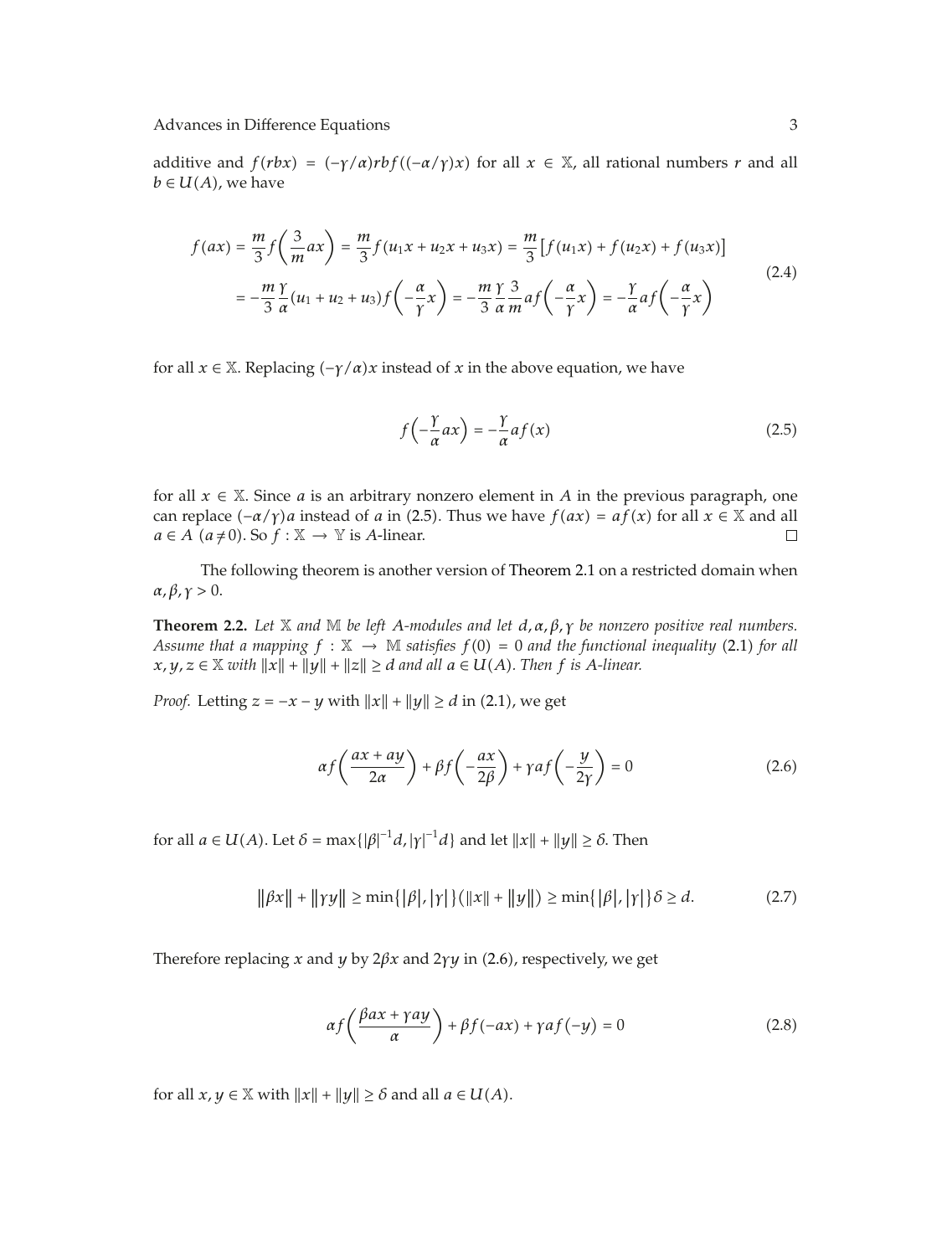Similar to the proof of Theorem 3 of  $[30]$  (see also  $[31]$ ), we prove that  $f$  satisfies  $(2.8)$ for all  $x, y \in \mathbb{X}$  and all  $a \in U(A)$ . Suppose  $||x|| + ||y|| < \delta$ . If  $||x|| + ||y|| = 0$ , let  $z \in \mathbb{X}$  with  $||z|| = \delta$ , otherwise

$$
z := \begin{cases} (\delta + ||x||) \frac{x}{||x||}, & \text{if } ||x|| \ge ||y||; \\ \\ (\delta + ||y||) \frac{y}{||y||}, & \text{if } ||y|| \ge ||x||. \end{cases}
$$
(2.9)

Since  $\alpha$ ,  $\beta$ ,  $\gamma$  > 0, it is easy to verify that

$$
\left\| (2 + \beta^{-1} \gamma) z + \beta^{-1} \gamma y \right\| + \left\| \beta \gamma^{-1} x - (1 + 2\beta \gamma^{-1}) z \right\| \ge \delta,
$$
  
\n
$$
\|x\| + \|z\| \ge \delta,
$$
  
\n
$$
\left\| 2(1 + \beta^{-1} \gamma) z \right\| + \|y\| \ge \delta,
$$
  
\n
$$
\left\| 2(1 + \beta^{-1} \gamma) z \right\| + \left\| \beta \gamma^{-1} x - (1 + 2\beta \gamma^{-1}) z \right\| \ge \delta,
$$
  
\n
$$
\left\| (2 + \beta^{-1} \gamma) z + \beta^{-1} \gamma y \right\| + \|z\| \ge \delta.
$$
  
\n(2.10)

Therefore

$$
\alpha f\left(\frac{\beta ax + \gamma ay}{\alpha}\right) + \beta f(-ax) + \gamma af(-y)
$$
\n
$$
= \left[ \alpha f\left(\frac{\beta ax + \gamma ay}{\alpha}\right) + \beta f\left(-\left(2 + \beta^{-1}\gamma\right)az - \beta^{-1}\gamma ay\right) + \gamma af\left(\left(1 + 2\beta\gamma^{-1}\right)z - \beta\gamma^{-1}x\right) \right] + \left[ \alpha f\left(\frac{\beta ax + \gamma az}{\alpha}\right) + \beta f(-ax) + \gamma af(-z) \right] + \left[ \alpha f\left(\frac{2(\beta + \gamma)az + \gamma ay}{\alpha}\right) + \beta f\left(-2\left(1 + \beta^{-1}\gamma\right)az\right) + \gamma af(-y) \right] - \left[ \alpha f\left(\frac{\beta ax + \gamma az}{\alpha}\right) + \beta f\left(-2\left(1 + \beta^{-1}\gamma\right)az\right) + \gamma af\left(\left(1 + 2\beta\gamma^{-1}\right)z - \beta\gamma^{-1}x\right) \right] - \left[ \alpha f\left(\frac{2(\beta + \gamma)az + \gamma ay}{\alpha}\right) + \beta f\left(-\left(2 + \beta^{-1}\gamma\right)az - \beta^{-1}\gamma ay\right) + \gamma af(-z) \right] = 0. \tag{2.11}
$$

Hence *f* satisfies (2.8) and we infer that *f* satisfies (2.2) for all *x*, *y* ∈ X and all *a* ∈ *U*(*A*). By Theorem 2.1, *f* is *A*-linear. Theorem 2.1, *f* is *A*-linear.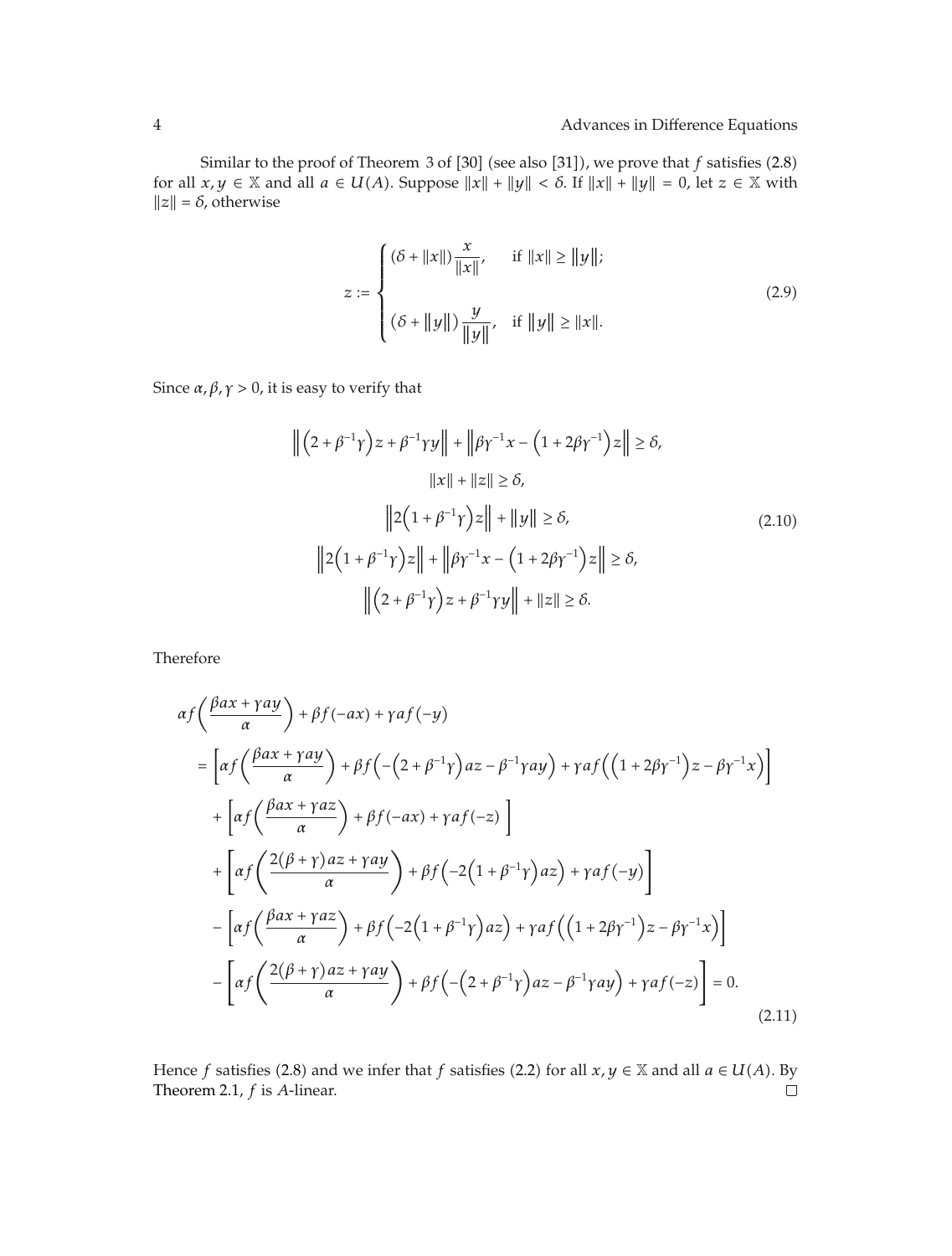Advances in Difference Equations 5

#### **3. Generalized Hyers-Ulam Stability of** 1.2 **on a Restricted Domain**

In this section, we investigate the stability problem for *A*-linear mappings associated to the functional inequality (1.2) on a restricted domain. For convenience, we use the following abbreviation for a given function *f* :  $X \rightarrow Y$  and  $a \in U(A)$ :

$$
D_{a}f(x,y,z) := \alpha f\left(\frac{ax+ay}{2\alpha}\right) + \beta f\left(\frac{ay+az}{2\beta}\right) + \gamma af\left(\frac{z+x}{2\gamma}\right)
$$
(3.1)

for all  $x, y, z \in \mathbb{X}$ .

**Theorem 3.1.** *Let*  $d, \alpha, \beta, \gamma > 0$ ,  $p \in (0, 1)$ , and  $\theta, \varepsilon \ge 0$  be given. Assume that a mapping  $f : \mathbb{X} \to$ Y *satisfies the functional inequality*

$$
f||D_a f(x, y, z)|| \le ||f(ax + ay + az)|| + \theta + \varepsilon(||x||^p + ||y||^p + ||z||^p)
$$
 (3.2)

*for all*  $x, y, z \in \mathbb{X}$  with  $||x|| + ||y|| + ||z|| \geq d$  and all  $a \in U(A)$ . Then there exist a unique A-linear *mapping*  $T : \mathbb{X} \to \mathbb{Y}$  and a constant  $C > 0$  such that

$$
|| f(x) - T(x)|| \le C + \frac{24 \times 2^{p} \alpha^{p-1} \varepsilon}{(2 - 2^{p})} ||x||^{p}
$$
\n(3.3)

*for all*  $x \in \mathbb{X}$ *.* 

*Proof.* Let  $z = -x - y$  with  $||x|| + ||y|| \ge d$ . Then (3.2) implies that

$$
\left\| \alpha f\left(\frac{ax+ay}{2\alpha}\right) + \beta f\left(-\frac{ax}{2\beta}\right) + \gamma a f\left(-\frac{y}{2\gamma}\right) \right\| \le \left\| f(0) \right\| + \theta + \varepsilon \left( \|x\|^p + \|y\|^p + \|x+y\|^p \right) \le \left\| f(0) \right\| + \theta + 2\varepsilon \left( \|x\|^p + \|y\|^p \right). \tag{3.4}
$$

Thus

$$
\left\| \alpha f\left(\frac{ax+ay}{\alpha}\right) + \beta f\left(-\frac{ax}{\beta}\right) + \gamma a f\left(-\frac{y}{\gamma}\right) \right\| \le \left\| f(0) \right\| + \theta + 2^{p+1} \varepsilon \left( \|x\|^p + \|y\|^p \right) \tag{3.5}
$$

for all  $x, y \in \mathbb{X}$  with  $||x|| + ||y|| \ge d$  and all  $a \in U(A)$ . Let  $\delta = \max{\{\beta^{-1}d, \gamma^{-1}d\}}$  and let  $||x|| + ||y|| \ge \delta$ . Then  $||\beta x|| + ||\gamma y|| \ge d$ . Therefore it follows from (3.5) that

$$
\left\| \alpha f\left(\frac{\beta ax + \gamma ay}{\alpha}\right) + \beta f(-ax) + \gamma af(-y) \right\| \le \|f(0)\| + \theta + 2^{p+1}\varepsilon (\|\beta x\|^p + \|\gamma y\|^p) \tag{3.6}
$$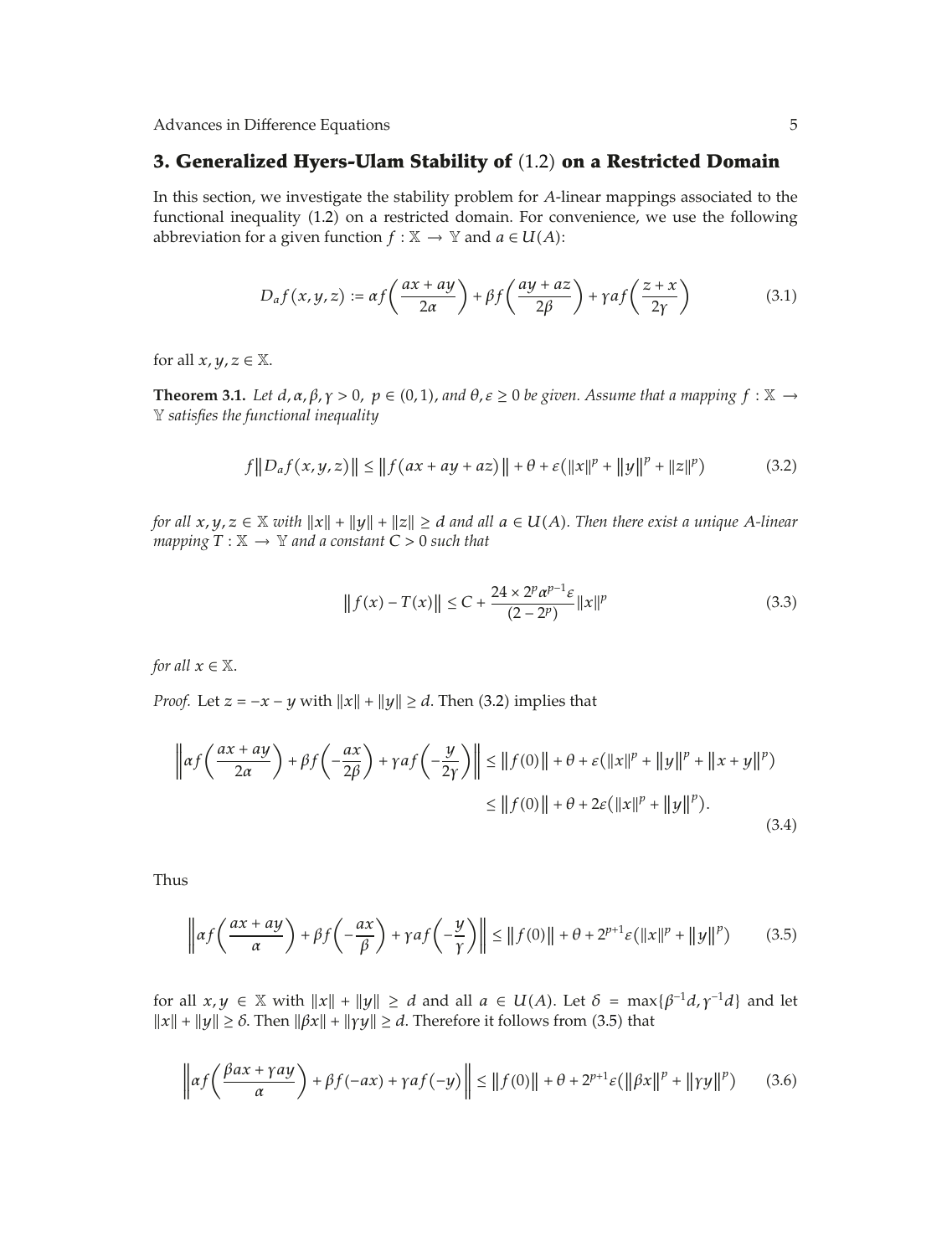for all  $x, y \in \mathbb{X}$  with  $||x|| + ||y|| \ge \delta$  and all  $a \in U(A)$ . For the case  $||x|| + ||y|| < \delta$ , let *z* be an element of  $X$  which is defined in the proof of Theorem 2.2. It is clear that  $||z|| \le 2\delta$ . Using  $(2.11)$  and  $(3.6)$ , we get

$$
\|af\left(\frac{\beta ax+ray}{\alpha}\right)+\beta f(-ax)+\gamma af(-y)\|
$$
\n
$$
\leq \|\left[a f\left(\frac{\beta ax+ray}{\alpha}\right)+\beta f\left(-(2+\beta^{-1}\gamma)az-\beta^{-1}\gamma ay\right)+\gamma af\left((1+2\beta\gamma^{-1})z-\beta\gamma^{-1}x\right)\right]\|
$$
\n
$$
+\|\left[a f\left(\frac{\beta ax+\gamma az}{\alpha}\right)+\beta f(-ax)+\gamma af(-z)\right]\|
$$
\n
$$
+\|\left[a f\left(\frac{2(\beta+\gamma)az+\gamma ay}{\alpha}\right)+\beta f\left(-2(1+\beta^{-1}\gamma)az\right)+\gamma af(-y)\right]\|
$$
\n
$$
+\|\left[a f\left(\frac{\beta ax+\gamma az}{\alpha}\right)+\beta f\left(-2(1+\beta^{-1}\gamma)az\right)+\gamma af\left((1+2\beta\gamma^{-1})z-\beta\gamma^{-1}x\right)\right]\|
$$
\n
$$
+\|\left[a f\left(\frac{2(\beta+\gamma)az+\gamma ay}{\alpha}\right)+\beta f\left(-(2+\beta^{-1}\gamma)az-\beta^{-1}\gamma ay\right)+\gamma af(-z)\right]\|
$$
\n
$$
\leq 5(\|f(0)\|+\theta)+4^{p+1}\varepsilon \delta^{p}\left[2(2\beta+\gamma)^{p}+2^{p}(\beta+\gamma)^{p}+\gamma^{p}\right]+6\times 2^{p}\varepsilon(\|\beta x\|^{p}+\|\gamma y\|^{p}) \qquad (3.7)
$$

for all  $x, y \in \mathbb{X}$  with  $||x|| + ||y|| < \delta$  and all  $a \in U(A)$ . Hence

$$
\left\| \alpha f\left(\frac{\beta ax + \gamma ay}{\alpha}\right) + \beta f(-ax) + \gamma af(-y) \right\| \le K + 6 \times 2^p \varepsilon \left( \left\| \beta x \right\|^p + \left\| \gamma y \right\|^p \right) \tag{3.8}
$$

for all  $x, y \in \mathbb{X}$  and all  $a \in U(A)$ , where

$$
K := 5(||f(0)|| + \theta) + 4^{p+1} \varepsilon \delta^p [2(2\beta + \gamma)^p + 2^p (\beta + \gamma)^p + \gamma^p].
$$
 (3.9)

Letting  $x = 0$  and  $y = 0$  in (3.8), respectively, we get

$$
\left\| \alpha f\left(\frac{y\alpha y}{\alpha}\right) + \beta f(0) + \gamma \alpha f(-y) \right\| \le K + 6 \times 2^p \varepsilon \| \gamma y \|^p,
$$
  

$$
\left\| \alpha f\left(\frac{\beta \alpha x}{\alpha}\right) + \beta f(-\alpha x) + \gamma \alpha f(0) \right\| \le K + 6 \times 2^p \varepsilon \|\beta x\|^p
$$
 (3.10)

for all  $x, y \in \mathbb{X}$  and all  $a \in U(A)$ . It follows from (3.8) and (3.10) that

$$
|| f (x + y) - f (x) - f (y)|| \le \alpha^{-1} [(\beta + \gamma) || f(0) || + 3K + 12 \times 2^{p} \varepsilon (||\alpha x||^{p} + ||\alpha y||^{p})]
$$
(3.11)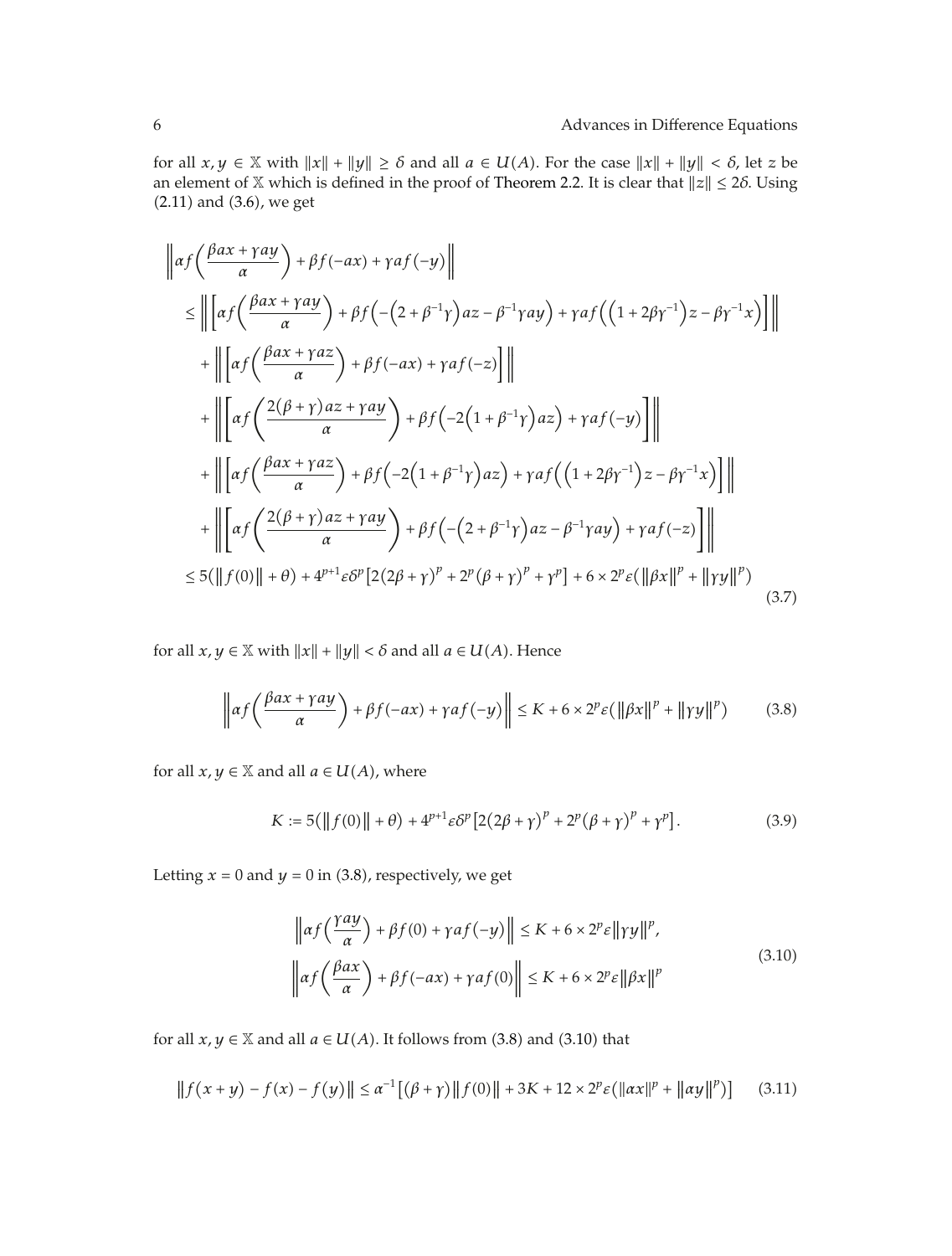for all  $x, y \in \mathbb{X}$ . By the results of Hyers [2] and Rassias [4], there exists a unique additive mapping  $T : \mathbb{X} \to \mathbb{Y}$  given by  $T(x) = \lim_{n \to \infty} 2^{-n} f(2^n x)$  such that

$$
|| f(x) - T(x)|| \le \alpha^{-1} [(\beta + \gamma) || f(0) || + 3K] + \frac{24 \times 2^{p} \alpha^{p-1} \varepsilon}{(2 - 2^{p})} ||x||^{p}
$$
(3.12)

for all  $x \in \mathbb{X}$ . It follows from the definition of *T* and (3.2) that  $T(0) = 0$  and  $||D_aT(x, y, z)|| \le$  $||T(ax + ay + az)||$  for all  $x, y, z \in \mathbb{X}$  with  $||x|| + ||y|| + ||z|| \ge d$  and all  $a \in U(A)$ . Hence *T* is *A*-linear by Theorem 2.2.

We apply the result of Theorem 3.1 to study the asymptotic behavior of a generalized additive mapping. An asymptotic property of additive mappings has been proved by Skof  $[32]$  (see also  $[30, 33]$ ).

**Corollary 3.2.** *Let*  $\alpha, \beta, \gamma$  *be nonzero positive real numbers. Assume that a mapping*  $f : \mathbb{X} \to \mathbb{Y}$  *with*  $f(0) = 0$  *satisfies* 

$$
||Daf(x,y,z) - f(ax+ay+az)|| \rightarrow 0 \quad \text{as } ||x|| + ||y|| + ||z|| \rightarrow \infty \tag{3.13}
$$

*for all*  $a \in U(A)$ *, then*  $f$  *is*  $A$ *-linear.* 

*Proof.* It follows from (3.13) that there exists a sequence  $\{\delta_n\}$ , monotonically decreasing to zero, such that

$$
||D_a f(x, y, z) - f(ax + ay + az)|| \le \delta_n
$$
\n(3.14)

for all  $x, y, z \in \mathbb{X}$  with  $||x|| + ||y|| + ||z|| \ge n$  and all  $a \in U(A)$ . Therefore

$$
||D_a f(x, y, z)|| \le ||f(ax + ay + az)|| + \delta_n
$$
 (3.15)

for all  $x, y, z \in \mathbb{X}$  with  $||x|| + ||y|| + ||z|| \ge n$  and all  $a \in U(A)$ . Applying (3.15) and Theorem 3.1, we obtain a sequence  ${T_n : \mathbb{X} \to \mathbb{Y}}$  of unique *A*-linear mappings satisfying

$$
\|f(x) - T_n(x)\| \le 15\alpha^{-1}\delta_n \tag{3.16}
$$

for all  $x \in \mathbb{X}$ . Since the sequence  $\{\delta_n\}$  is monotonically decreasing, we conclude

$$
||f(x) - T_m(x)|| \le 15\alpha^{-1}\delta_m \le 15\alpha^{-1}\delta_n
$$
\n(3.17)

for all  $x \in \mathbb{X}$  and all  $m \ge n$ . The uniqueness of  $T_n$  implies  $T_m = T_n$  for all  $m \ge n$ . Hence letting  $n \to \infty$  in (3.16), we obtain that f is A-linear  $n \rightarrow \infty$  in (3.16), we obtain that *f* is *A*-linear.

The following theorem is another version of Theorem 3.1 for the case *p >* 1*.*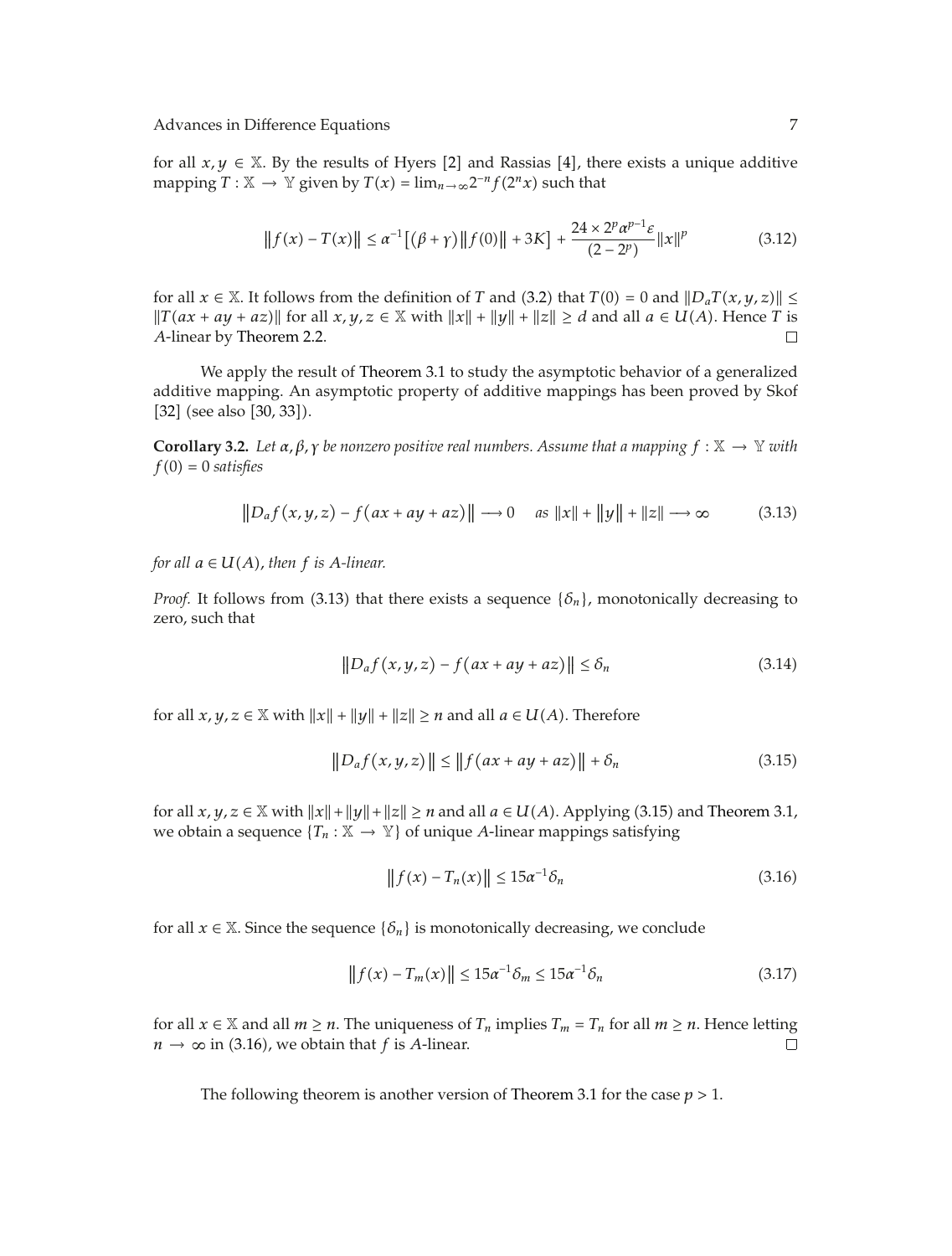**Theorem 3.3.** *Let <i>be given and let*  $α, β, γ$  *be nonzero real numbers. Assume that a* mapping  $f : \mathbb{X} \to \mathbb{Y}$  with  $f(0) = 0$  satisfies the functional inequality

$$
||D_a f(x, y, z)|| \le ||f(ax + ay + az)|| + \varepsilon (||x||^p + ||y||^p + ||z||^p)
$$
 (3.18)

*for all*  $x, y, z \in \mathbb{X}$  with  $||x|| + ||y|| + ||z|| \leq d$  and all  $a \in U(A)$ . Then there exists a unique A-linear *mapping*  $\phi : \mathbb{X} \to \mathbb{Y}$  *such that* 

$$
\|\phi(x) - f(x)\| \le \frac{(6+2^p) \times 2^p |\alpha|^{p-1} \varepsilon}{2^p - 2} \|x\|^p \tag{3.19}
$$

*for all*  $x \in \mathbb{X}$  *with*  $||x|| \le d/8|a|$  *and*  $\phi(x) = \lim_{n \to \infty} 2^n f(2^{-n}x)$ *.* 

*Proof.* Letting  $z = -x - y$  in (3.18), we get

$$
\left\| \alpha f\left(\frac{ax+ay}{2\alpha}\right) + \beta f\left(-\frac{ax}{2\beta}\right) + \gamma a f\left(-\frac{y}{2\gamma}\right) \right\| \le \varepsilon \left(\|x\|^p + \|y\|^p + \|x+y\|^p\right) \tag{3.20}
$$

for all  $x, y \in \mathbb{X}$  with  $||x|| + ||y|| \le d/2$  and all  $a \in U(A)$ . Hence

$$
\left\| \alpha f\left(\frac{ax+ay}{\alpha}\right) + \beta f\left(-\frac{ax}{\beta}\right) + \gamma a f\left(-\frac{y}{\gamma}\right) \right\| \le 2^p \varepsilon \left(\|x\|^p + \|y\|^p + \|x+y\|^p\right) \tag{3.21}
$$

for all  $x, y \in \mathbb{X}$  with  $||x|| + ||y|| \le d/4$  and all  $a \in U(A)$ . It follows from (3.21) that

$$
\left\| \alpha f\left(\frac{ax}{\alpha}\right) + \beta f\left(-\frac{ax}{\beta}\right) \right\| \le 2^{p+1} \varepsilon \|x\|^p,
$$
\n
$$
\left\| \alpha f\left(\frac{ay}{\alpha}\right) + \gamma a f\left(-\frac{y}{\gamma}\right) \right\| \le 2^{p+1} \varepsilon \|y\|^p
$$
\n(3.22)

for all  $x, y \in \mathbb{X}$  with  $||x||, ||y|| \le d/4$  and all  $a \in U(A)$ . Adding (3.21) to (3.22), we get

$$
\left\| \alpha f\left(\frac{ax+ay}{\alpha}\right) - \alpha f\left(\frac{ax}{\alpha}\right) - \alpha f\left(\frac{ay}{\alpha}\right) \right\| \le 2^p \varepsilon (3||x||^p + 3||y||^p + ||x+y||^p) \tag{3.23}
$$

for all  $x, y \in \mathbb{X}$  with  $||x||, ||y|| \le d/8$  and all  $a \in U(A)$ . Therefore

$$
|| f (x + y) - f (x) - f (y)|| \le 2^p |\alpha|^{p-1} \varepsilon (3||x||^p + 3||y||^p + ||x + y||^p)
$$
 (3.24)

for all  $x, y \in \mathbb{X}$  with  $||x||, ||y|| \le d/8|a|$ . Let  $x \in \mathbb{X}$  with  $||x|| \le d/8|a|$ . We may put  $y = x$  in  $(3.24)$  to obtain

$$
|| f(2x) - 2f(x)|| \le (6 + 2^p) \times 2^p |a|^{p-1} \varepsilon ||x||^p.
$$
 (3.25)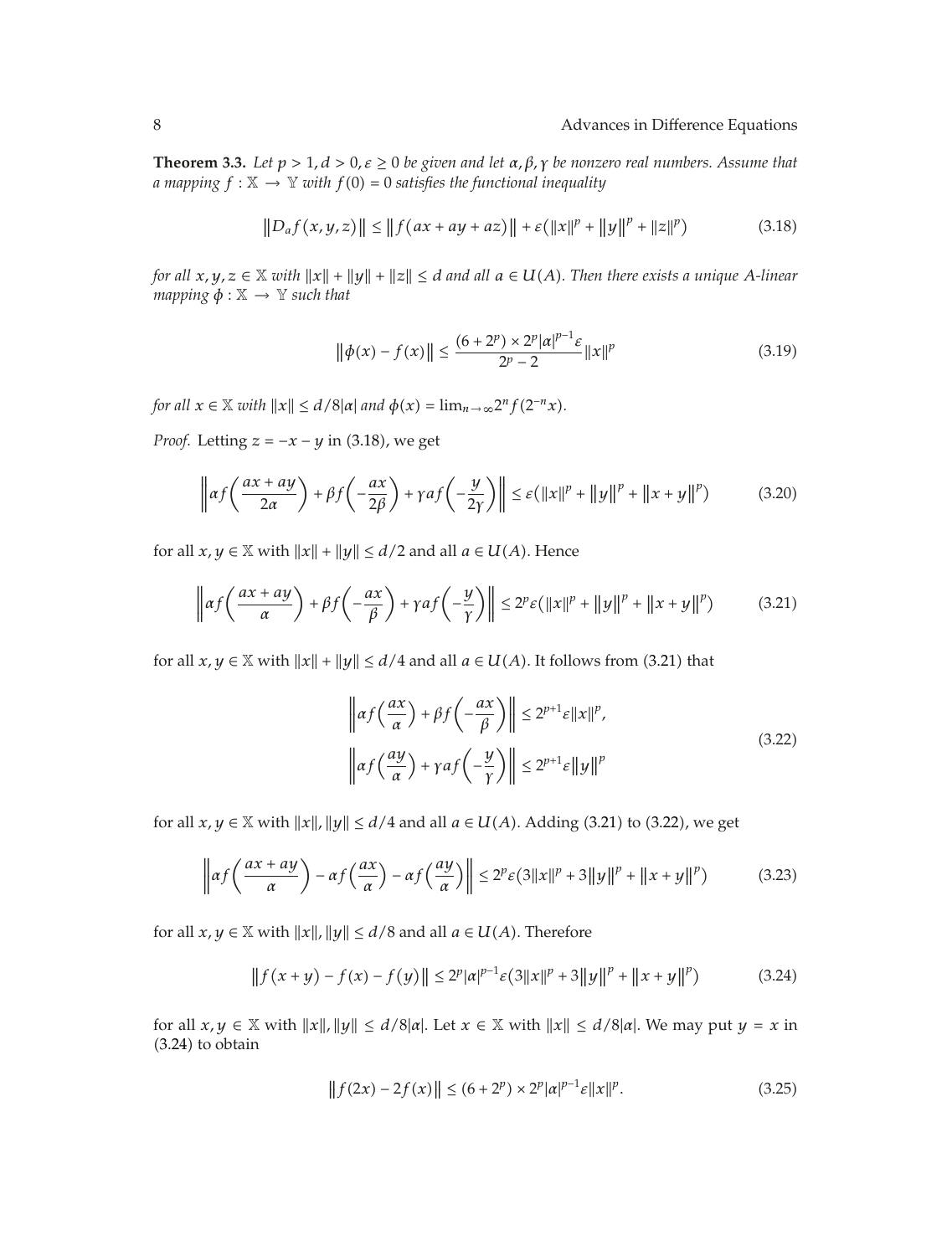#### Advances in Difference Equations 9

We can replace *x* by  $x/2^{n+1}$  in (3.25) for all nonnegative integers *n*. Then using a similar argument given in  $[4]$ , we have

$$
||2^{n+1}f(2^{-n-1}x) - 2^{n}f(2^{-n}x)|| \le (6+2^{p}) \times \left(\frac{2}{2^{p}}\right)^{n} |a|^{p-1} \varepsilon ||x||^{p}.
$$
 (3.26)

Hence we have the following inequality:

$$
\|2^{n+1}f(2^{-n-1}x) - 2^m f(2^{-m}x)\| \le \sum_{k=m}^n \left\|2^{k+1}f(2^{-k-1}x) - 2^k f(2^{-k}x)\right\|
$$
  
 
$$
\le (6+2^p)|\alpha|^{p-1}\varepsilon \sum_{k=m}^n \left(\frac{2}{2^p}\right)^k \|x\|^p
$$
 (3.27)

for all  $x \in \mathbb{X}$  with  $||x|| \le d/8|\alpha|$  and all integers  $n \ge m \ge 0$ . Since *Y* is complete, (3.27) shows that the limit  $T(x) = \lim_{n \to \infty} 2^n f(2^{-n}x)$  exists for all  $x \in \mathbb{X}$  with  $||x|| \le d/8 |\alpha|$ . Letting *m* = 0 and *n* → ∞ in (3.27), we obtain that *T* satisfies inequality (3.19) for all  $x \in \mathbb{X}$  with  $||x|| \le d/8|a|$ . It follows from the definition of *T* and (3.24) that

$$
T(x+y) = T(x) + T(y) \tag{3.28}
$$

for all  $x, y \in \mathbb{X}$  with  $||x||, ||y||, ||x + y|| \leq d/8|\alpha|$ . Hence

$$
T\left(\frac{x}{2}\right) = \frac{1}{2}T(x) \tag{3.29}
$$

for all  $x \in \mathbb{X}$  with  $||x|| \le d/8|\alpha|$ . We extend the additivity of *T* to the whole space  $\mathbb{X}$  by using an extension method of Skof [34]. Let  $\delta := d/8|\alpha|$  and  $x \in \mathbb{X}$  be given with  $||x|| > \delta$ . Let  $k = k(x)$ be the smallest integer such that  $2^{k-1}\delta < ||x|| \le 2^k\delta$ . We define the mapping  $\phi : \mathbb{X} \to \mathbb{Y}$  by

$$
\phi(x) := \begin{cases} T(x), & \text{if } ||x|| \le \delta, \\ 2^k T(2^{-k}x), & \text{if } ||x|| > \delta. \end{cases} \tag{3.30}
$$

Let  $x \in \mathbb{X}$  be given with  $||x|| > \delta$  and let  $k = k(x)$  be the smallest integer such that  $2^{k-1}\delta$  <  $||x||$  ≤ 2<sup>*k*</sup>δ. Then *k*−1 is the smallest integer satisfying 2<sup>*k*−2</sup>*δ* <  $||x/2||$  ≤ 2<sup>*k*−1</sup>*δ*. If *k* = 1, we have *φ*(*x*/2) = *T*(*x*/2) and *φ*(*x*) = 2*T*(*x*/2). Therefore *φ*(*x*/2) = (1/2)*φ*(*x*). For the case *k* > 1, it follows from the definition of *φ* that

$$
\phi\left(\frac{x}{2}\right) = 2^{k-1}T\left(2^{-(k-1)}\frac{x}{2}\right) = \frac{1}{2} \cdot 2^k T\left(2^{-k}x\right) = \frac{1}{2}\phi(x). \tag{3.31}
$$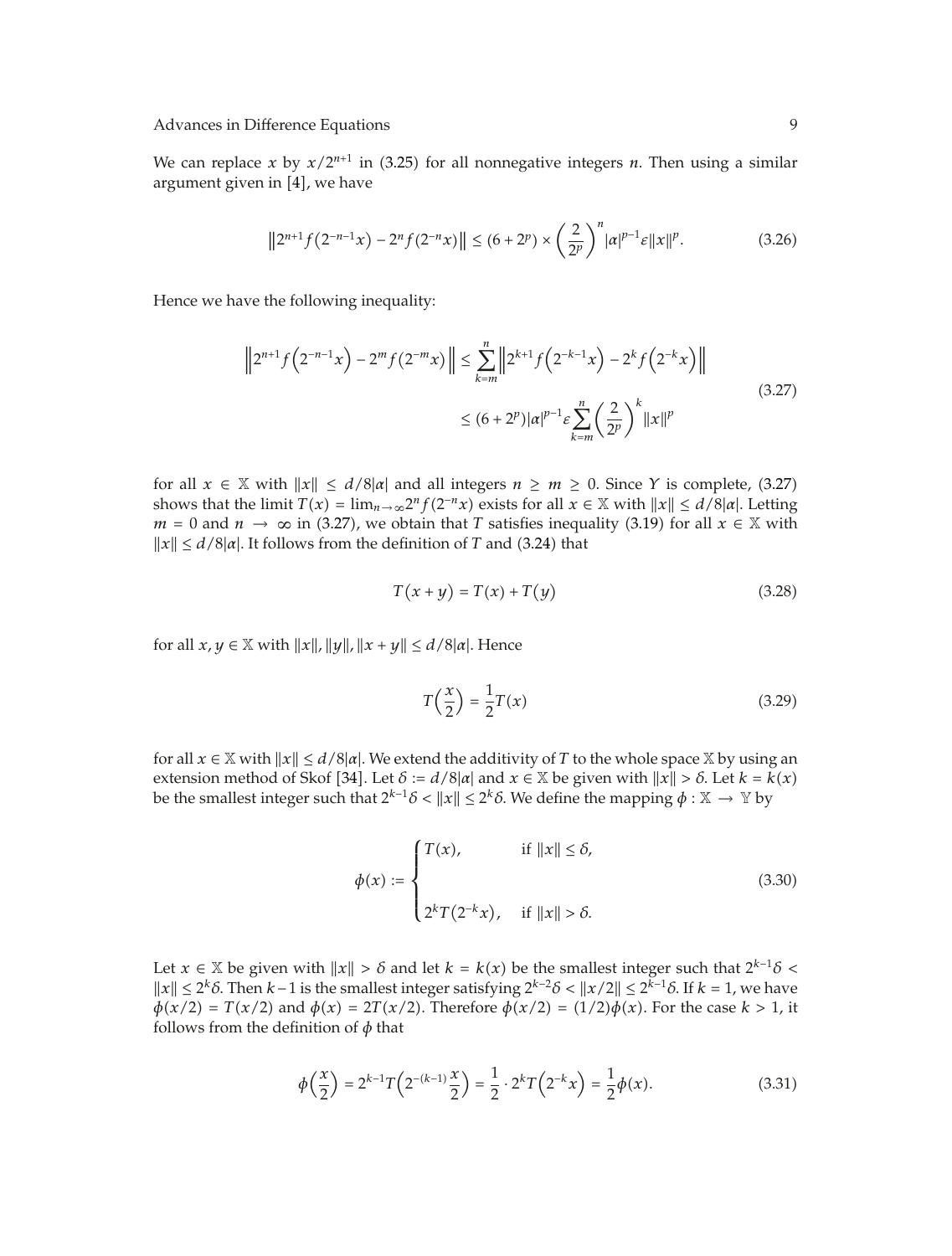From the definition of  $\phi$  and (3.29), we get that  $\phi(x/2) = (1/2)\phi(x)$  holds true for all  $x \in \mathbb{X}$ . Let *x*  $\in$  *X* and let *k* be an integer such that  $||x|| \le 2^k \delta$ . Then

$$
\phi(x) = 2^k \phi\left(2^{-k} x\right) = 2^k T\left(2^{-k} x\right) = \lim_{n \to \infty} 2^{n+k} f\left(2^{-(n+k)} x\right) = \lim_{n \to \infty} 2^n f\left(2^{-n} x\right). \tag{3.32}
$$

It remains to prove that  $\phi$  is *A*-linear. Let  $x, y \in \mathbb{X}$  and let *n* be a positive integer such that  $||x||$ ,  $||y||$ ,  $||x + y|| \le 2^n \delta$ . Since  $\phi(x/2) = (1/2)\phi(x)$  for all  $x \in \mathbb{X}$  and *T* satisfies (3.28), we have

$$
\phi(x+y) = 2^n \phi\left(\frac{x+y}{2^n}\right) = 2^n T\left(\frac{x+y}{2^n}\right) = 2^n \left[T\left(\frac{x}{2^n}\right) + T\left(\frac{y}{2^n}\right)\right]
$$
\n
$$
= 2^n \left[\phi\left(\frac{x}{2^n}\right) + \phi\left(\frac{y}{2^n}\right)\right] = \phi(x) + \phi(y).
$$
\n(3.33)

Hence  $\phi$  is additive. Since  $\phi(x) = \lim_{n \to \infty} 2^n f(2^{-n}x)$  for all  $x \in \mathbb{X}$ , we have from (3.22) that  $\alpha \phi(ay/\alpha) = \gamma a \phi(y/\gamma)$  for all  $y \in \mathbb{X}$  and all  $a \in U(A)$ . Letting  $a = e$ , we get  $\alpha \phi(y/\alpha) =$ *γ* $\phi$ (*y*/*γ*)). Therefore  $\phi(ay) = a\phi(y)$  for all  $y \in \mathbb{X}$  and all  $a \in U(A)$ . This proves that  $\phi$  is *A*-linear. Also,  $\phi$  satisfies inequality (3.19) for all  $x \in \mathbb{X}$  with  $||x|| \le d/8|a|$ , by the definition of *φ*.

For the case  $p = 1$  we use the Gajda's example [35] to give the following counterexample.

*Example 3.4.* Let  $\phi : \mathbb{C} \to \mathbb{C}$  be defined by

$$
\phi(x) := \begin{cases} x, & \text{for } |x| < 1, \\ 1, & \text{for } |x| \ge 1. \end{cases}
$$
 (3.34)

Consider the function  $f: \mathbb{C} \to \mathbb{C}$  by the formula

$$
f(x) := \sum_{n=0}^{\infty} \frac{1}{2^n} \phi(2^n x).
$$
 (3.35)

It is clear that  $f$  is continuous, bounded by 2 on  $\mathbb C$  and

$$
|f(x + y) - f(x) - f(y)| \le 6(|x| + |y|)
$$
\n(3.36)

for all  $x, y \in \mathbb{C}$  (see [35]). It follows from (3.36) that the following inequality:

$$
|f(x + y + z) - f(x) - f(y) - f(z)| \le 12(|x| + |y| + |z|)
$$
 (3.37)

holds for all  $x, y, z \in \mathbb{C}$ . First we show that

$$
\left| f(\lambda x) - \lambda f(x) \right| \le 2(1 + |\lambda|)^2 |x| \tag{3.38}
$$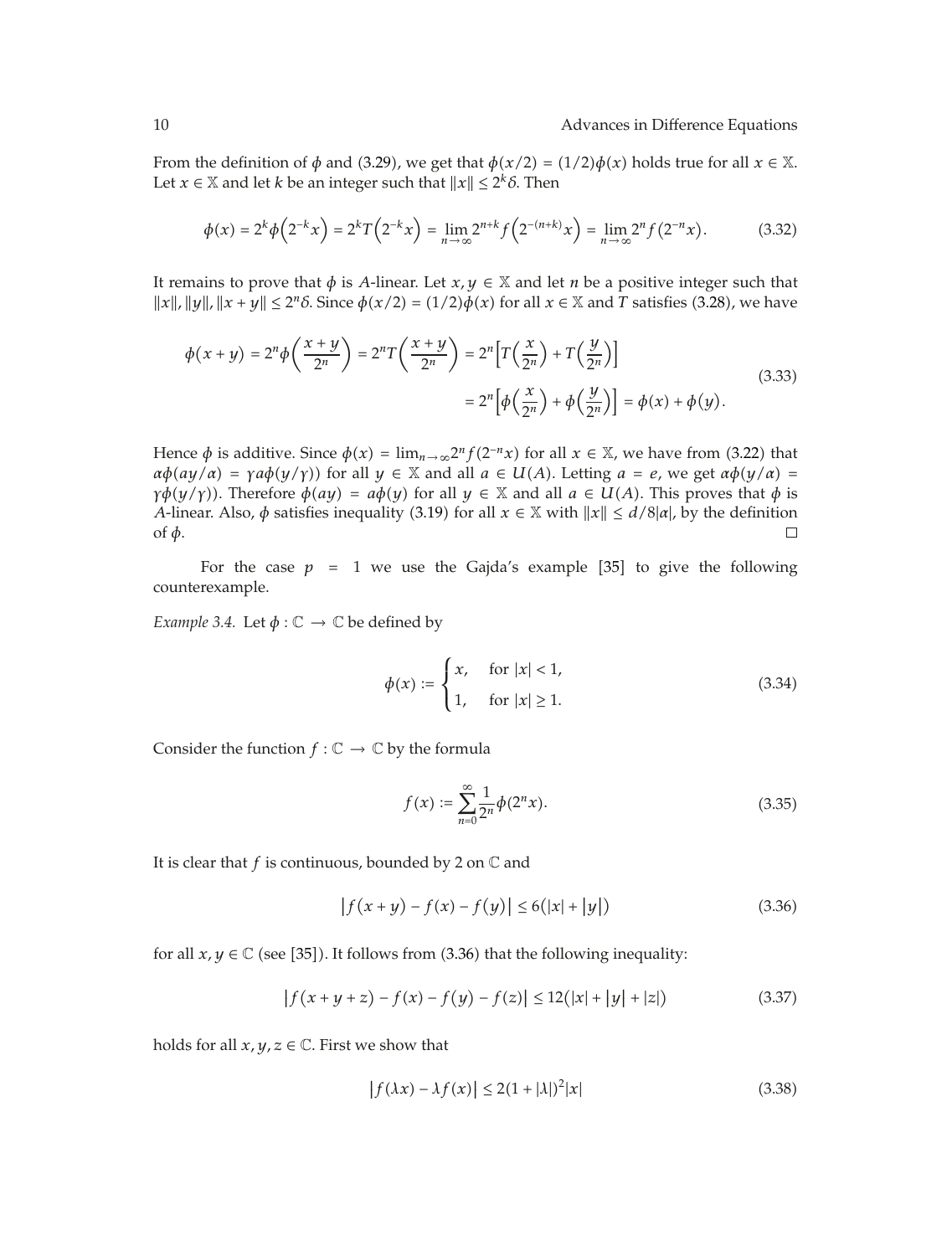for all  $x, \lambda \in \mathbb{C}$ . If *f* satisfies (3.38) for all  $|\lambda| \ge 1$ , then *f* satisfies (3.38) for all  $\lambda \in \mathbb{C}$ . To see this, let  $0 < |\lambda| < 1$  (the result is obvious when  $\lambda = 0$ ). Then  $|f(\lambda^{-1}x) - \lambda^{-1}f(x)| \leq 2(1 + |\lambda|^{-1})^2 |x|$  for all  $x \in \mathbb{C}$ . Replacing  $x$  by  $\lambda x$ , we get that  $|f(\lambda x) - \lambda f(x)| \leq 2|\lambda|^2 (1 + |\lambda|^{-1})^2 |x| = 2(1 + |\lambda|)^2 |x|$ for all  $x \in \mathbb{C}$ . Hence we may assume that  $|\lambda| \geq 1$ . If  $\lambda x = 0$  or  $|\lambda x| \geq 1$ , then

$$
|f(\lambda x) - \lambda f(x)| \le 2(1 + |\lambda|) \le 2|\lambda|(1 + |\lambda|)|x| \le 2(1 + |\lambda|)^2|x|. \tag{3.39}
$$

Now suppose that  $0 < |\lambda x| < 1$ . Then there exists an integer  $k \ge 0$  such that

$$
\frac{1}{2^{k+1}} \le |\lambda x| < \frac{1}{2^k}.\tag{3.40}
$$

Therefore

$$
2^{k}|x|, 2^{k}|\lambda x| \in (-1, 1). \tag{3.41}
$$

Hence

$$
2^{m}|x|, 2^{m}|\lambda x| \in (-1, 1)
$$
\n(3.42)

for all  $m = 0, 1, \ldots, k$ . From the definition of  $f$  and (3.40), we have

$$
\begin{aligned} \left| f(\lambda x) - \lambda f(x) \right| &= \left| \sum_{n=k+1}^{\infty} \frac{1}{2^n} \left[ \phi(2^n \lambda x) - \lambda \phi(2^n x) \right| \right. \\ &\leq (1 + |\lambda|) \sum_{n=k+1}^{\infty} \frac{1}{2^n} = \frac{1 + |\lambda|}{2^k} \leq 2|\lambda| (1 + |\lambda|) |x| \leq 2(1 + |\lambda|)^2 |x|. \end{aligned} \tag{3.43}
$$

Therefore  $f$  satisfies  $(3.38)$ . Now we prove that

$$
|D_{\mu}f(x,y,z) - f(\mu x + \mu y + \mu z)|
$$
  
\n
$$
\leq (16 + |\alpha|^{-1}(1 + |\alpha|)^2 + |\beta|^{-1}(1 + |\beta|)^2 + |\gamma|^{-1}(1 + |\gamma|)^2) (|x| + |y| + |z|)
$$
\n(3.44)

for all  $x, y, z \in \mathbb{C}$  and all  $\mu \in \mathbb{T}^1 := {\lambda \in \mathbb{C} : |\lambda| = 1}$ *,* where

$$
D_{\mu}f(x,y,z) := \alpha f\left(\frac{\mu x + \mu y}{2\alpha}\right) + \beta f\left(\frac{\mu y + \mu z}{2\beta}\right) + \gamma \mu f\left(\frac{z + x}{2\gamma}\right). \tag{3.45}
$$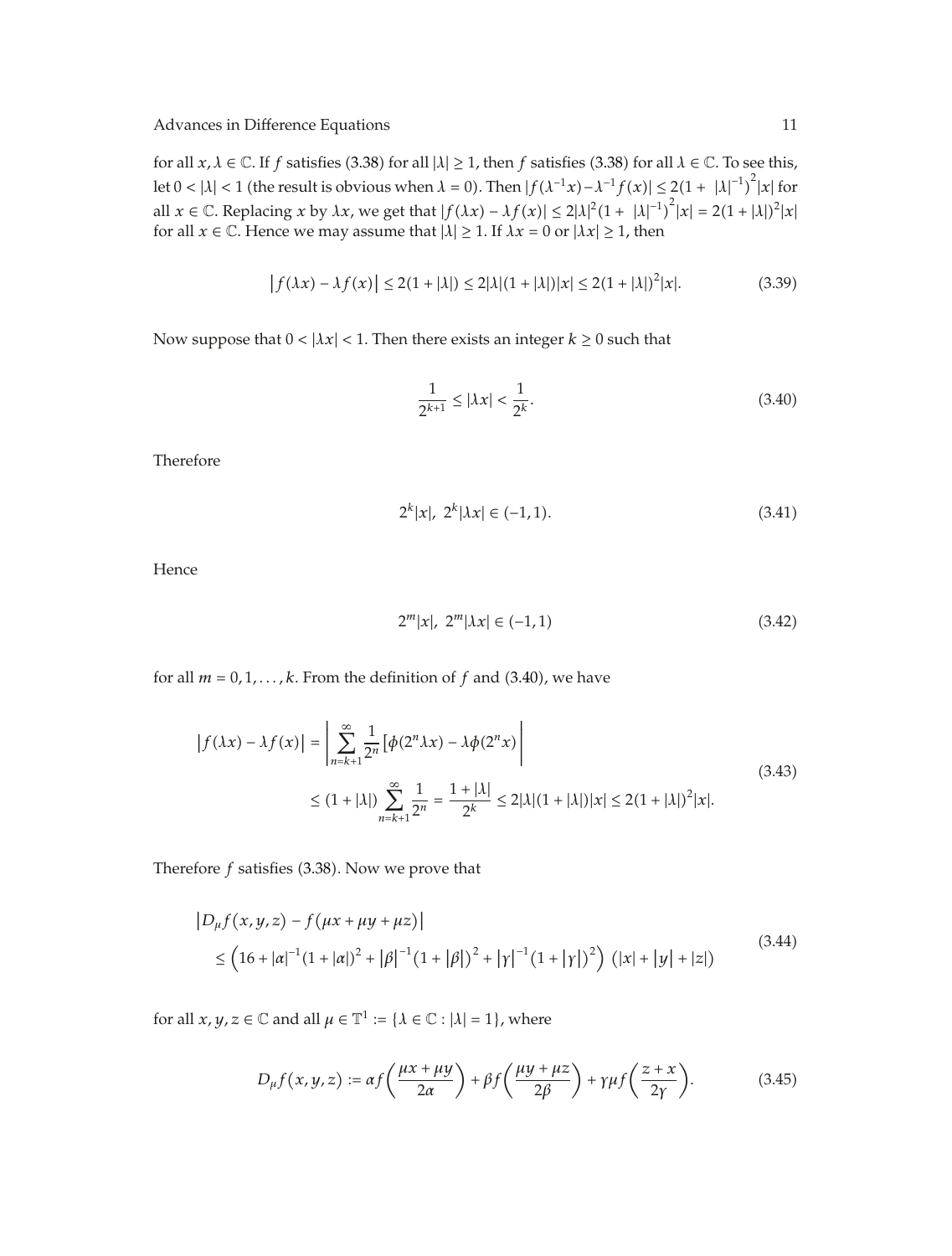It follows from  $(3.37)$  and  $(3.38)$  that

$$
|D_{\mu}f(x,y,z) - f(\mu x + \mu y + \mu z)|
$$
  
\n
$$
\leq \left| \alpha f\left(\frac{\mu x + \mu y}{2\alpha}\right) - f\left(\frac{\mu x + \mu y}{2}\right) \right| + \left| \beta f\left(\frac{\mu y + \mu z}{2\beta}\right) - f\left(\frac{\mu y + \mu z}{2}\right) \right|
$$
  
\n
$$
+ \left| \gamma \mu f\left(\frac{z + x}{2\gamma}\right) - \mu f\left(\frac{z + x}{2}\right) \right| + \left| \mu f\left(\frac{z + x}{2}\right) - f\left(\frac{\mu z + \mu x}{2}\right) \right|
$$
  
\n
$$
+ \left| f\left(\frac{\mu x + \mu y}{2}\right) + f\left(\frac{\mu y + \mu z}{2}\right) + f\left(\frac{\mu z + \mu x}{2}\right) - f(\mu x + \mu y + \mu z) \right|
$$
  
\n
$$
\leq \left( 6 + |\alpha|^{-1} (1 + |\alpha|)^2 \right) |x + y| + \left( 6 + |\beta|^{-1} (1 + |\beta|)^2 \right) |y + z| + \left( 10 + |\gamma|^{-1} (1 + |\gamma|)^2 \right) |x + z|
$$
  
\n
$$
\leq \left( 16 + |\alpha|^{-1} (1 + |\alpha|)^2 + |\beta|^{-1} (1 + |\beta|)^2 + |\gamma|^{-1} (1 + |\gamma|)^2 \right) (|x| + |y| + |z|)
$$
  
\n(3.46)

for all  $x, y, z \in \mathbb{C}$  and all  $\mu \in \mathbb{T}^1$ . Thus *f* satisfies inequality (3.18) for  $p = 1$ . Let  $T : \mathbb{C} \to \mathbb{C}$  be a linear functional such that

$$
|f(x) - T(x)| \le M|x| \tag{3.47}
$$

for all  $x \in \mathbb{C}$ , where *M* is a positive constant. Then there exists a constant  $c \in \mathbb{C}$  such that  $T(x) = cx$  for all rational numbers *x*. So we have

$$
|f(x)| \le (M + |c|)|x| \tag{3.48}
$$

for all rational numbers *x*. Let  $m \in \mathbb{N}$  with  $m > M + |c|$ . If  $x_0 \in (0, 2^{-m+1}) \cap \mathbb{Q}$ , then  $2^n x_0 \in (0, 1)$ for all  $n = 0, 1, \ldots, m - 1$ . So

$$
f(x_0) \ge \sum_{n=0}^{m-1} \frac{1}{2^n} \phi(2^n x_0) = m x_0 > (M + |c|) x_0,
$$
\n(3.49)

which contradicts (3.48).

## **Acknowledgments**

The third author was supported by Basic Science Research Program through the National Research Foundation of Korea funded by the Ministry of Education, Science and Technology (NRF-2009-0070788). The authors would like to thank the referees for a number of valuable suggestions regarding a previous version of this paper.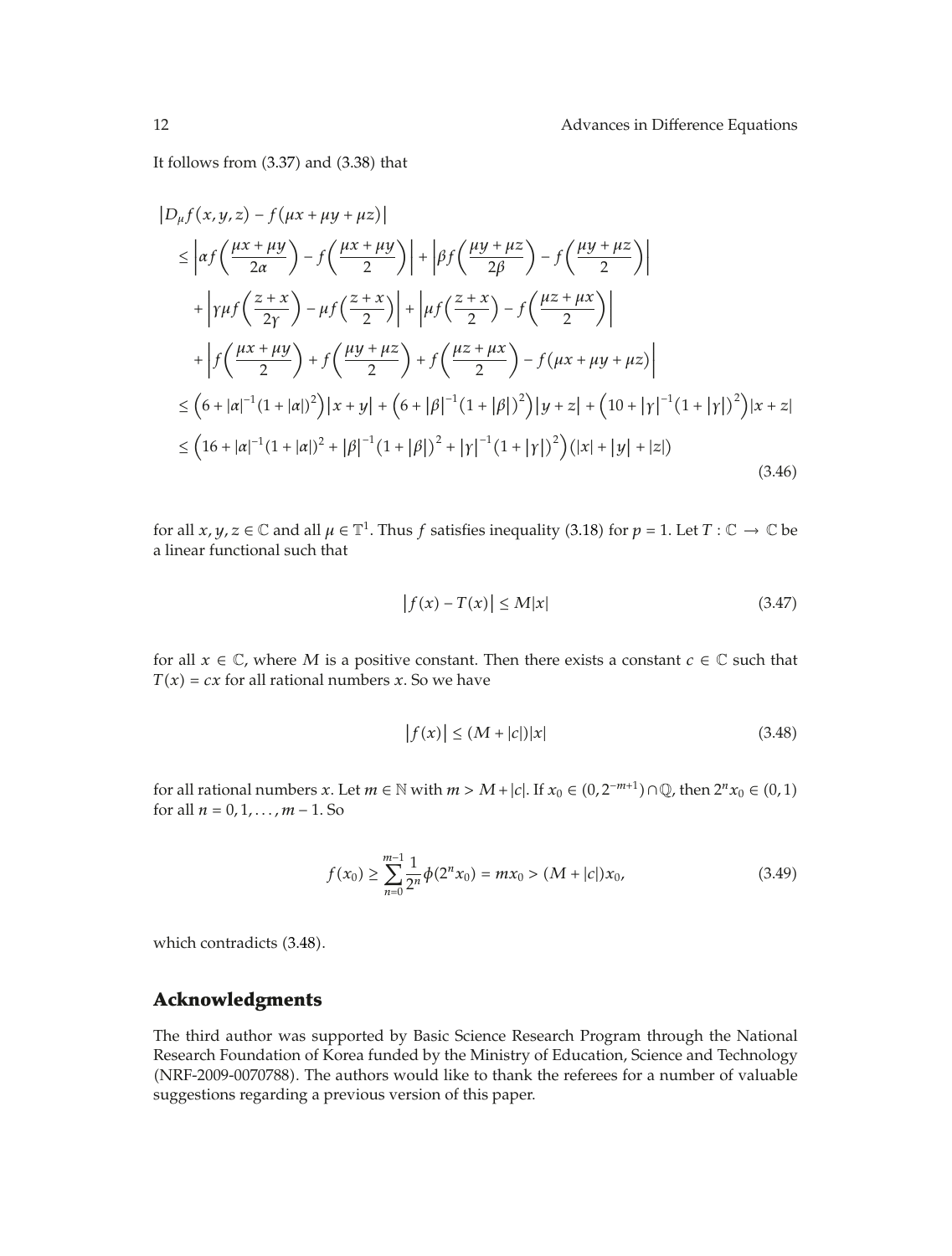#### **References**

- 1 S. M. Ulam, *A Collection of the Mathematical Problems*, Interscience, New York, NY, USA, 1960.
- 2 D. H. Hyers, "On the stability of the linear functional equation," *Proceedings of the National Academy of Sciences*, vol. 27, pp. 222–224, 1941.
- 3 T. Aoki, "On the stability of the linear transformation in Banach spaces," *Journal of the Mathematical Society of Japan*, vol. 2, pp. 64–66, 1950.
- 4 Th. M. Rassias, "On the stability of the linear mapping in Banach spaces," *Proceedings of the American Mathematical Society*, vol. 72, pp. 297–300, 1978.
- 5 D. G. Bourgin, "Classes of transformations and bordering transformations," *Bulletin of the American Mathematical Society*, vol. 57, pp. 223–237, 1951.
- 6 G. L. Forti, "An existence and stability theorem for a class of functional equations," *Stochastica*, vol. 4, pp. 23–30, 1980.
- 7 G. L. Forti, "Hyers-Ulam stability of functional equations in several variables," *Aequationes Mathematicae*, vol. 50, no. 1-2, pp. 143–190, 1995.
- [8] P. Gavruta, "A generalization of the Hyers-Ulam-Rassias stability of approximately additive mappings," *Journal of Mathematical Analysis and Applications*, vol. 184, no. 3, pp. 431–436, 1994.
- 9 P. W. Cholewa, "Remarks on the stability of functional equations," *Aequationes Mathematicae*, vol. 27, no. 1, pp. 76–86, 1984.
- 10 S. Czerwik, "On the stability of the quadratic mapping in normed spaces," *Abhandlungen aus dem Mathematischen Seminar der Universität Hamburg, vol. 62, no. 1, pp. 59–64, 1992.*
- 11 V. A. Faiziev, Th. M. Rassias, and P. K. Sahoo, "The space of *ψ, γ*-additive mappings on semigroups," *Transactions of the American Mathematical Society*, vol. 354, no. 11, pp. 4455–4472, 2002.
- 12 A Grabiec, "The generalized Hyers-Ulam stability of a class of functional equations," *Publicationes Mathematicae Debrecen*, vol. 48, no. 3-4, pp. 217–235, 1996.
- 13 D. H. Hyers and Th. M. Rassias, "Approximate homomorphisms," *Aequationes Mathematicae*, vol. 44, no. 2-3, pp. 125–153, 1992.
- 14 G. Isac and Th. M. Rassias, "Stability of Ψ-additive mappings: applications to nonlinear analysis," *International Journal of Mathematics and Mathematical Sciences*, vol. 19, pp. 219–228, 1996.
- 15 K.-W. Jun and Y.-H. Lee, "On the Hyers-Ulam-Rassias stability of a pexiderized quadratic inequality," *Mathematical Inequalities and Applications*, vol. 4, no. 1, pp. 93–118, 2001.
- 16 P. l. Kannappan, "Quadratic functional equation and inner product spaces," *Results in Mathematics*, vol. 27, pp. 368–372, 1995.
- 17 A. Najati, "Hyers-Ulam stability of an n-apollonius type quadratic mapping," *Bulletin of the Belgian Mathematical Society—Simon Stevin*, vol. 14, no. 4, pp. 755–774, 2007.
- 18 A. Najati and C. Park, "Hyers-Ulam-Rassias stability of homomorphisms in quasi-Banach algebras associated to the Pexiderized Cauchy functional equation," *Journal of Mathematical Analysis and Applications*, vol. 335, no. 2, pp. 763–778, 2007.
- 19 A. Najati and C. Park, "The Pexiderized Apollonius-Jensen type additive mapping and isomorphisms between *C*∗-algebras," *Journal of Difference Equations and Applications*, vol. 14, no. 5, pp. 459–479, 2008.
- 20 C.-G. Park, "On the stability of the linear mapping in Banach modules," *Journal of Mathematical Analysis and Applications*, vol. 275, no. 2, pp. 711–720, 2002.
- 21 Th. M. Rassias, "On a modified Hyers-Ulam sequence," *Journal of Mathematical Analysis and Applications*, vol. 158, no. 1, pp. 106–113, 1991.
- 22 Th. M. Rassias, "On the stability of functional equations and a problem of Ulam," *Acta Applicandae Mathematicae*, vol. 62, pp. 23–130, 2000.
- 23 Th. M. Rassias, "On the stability of functional equations in Banach spaces," *Journal of Mathematical Analysis and Applications*, vol. 251, no. 1, pp. 264–284, 2000.
- [24] J. Aczél and J. Dhombres, *Functional Equations in Several Variables*, Cambridge University Press, Cambridge, UK, 1989.
- 25 S. Czerwik, *Functional Equations and Inequalities in Several Variables*, World Scientific, River Edge, NJ, USA, 2002.
- [26] D. H. Hyers, G. Isac, and Th. M. Rassias, *Stability of Functional Equations in Several Variables*, Birkhäuser, Basel, Switzerland, 1998.
- 27 S. Jung, *Hyers-Ulam-Rassias Stability of Functional Equations in Mathematical Analysis*, Hadronic Press, Palm Harbor, Fla, USA, 2001.
- 28 Th. M. Rassias, *Functional Equations, Inequalities and Applications*, Kluwer Academic Publishers, Dordrecht, The Netherlands, 2003.